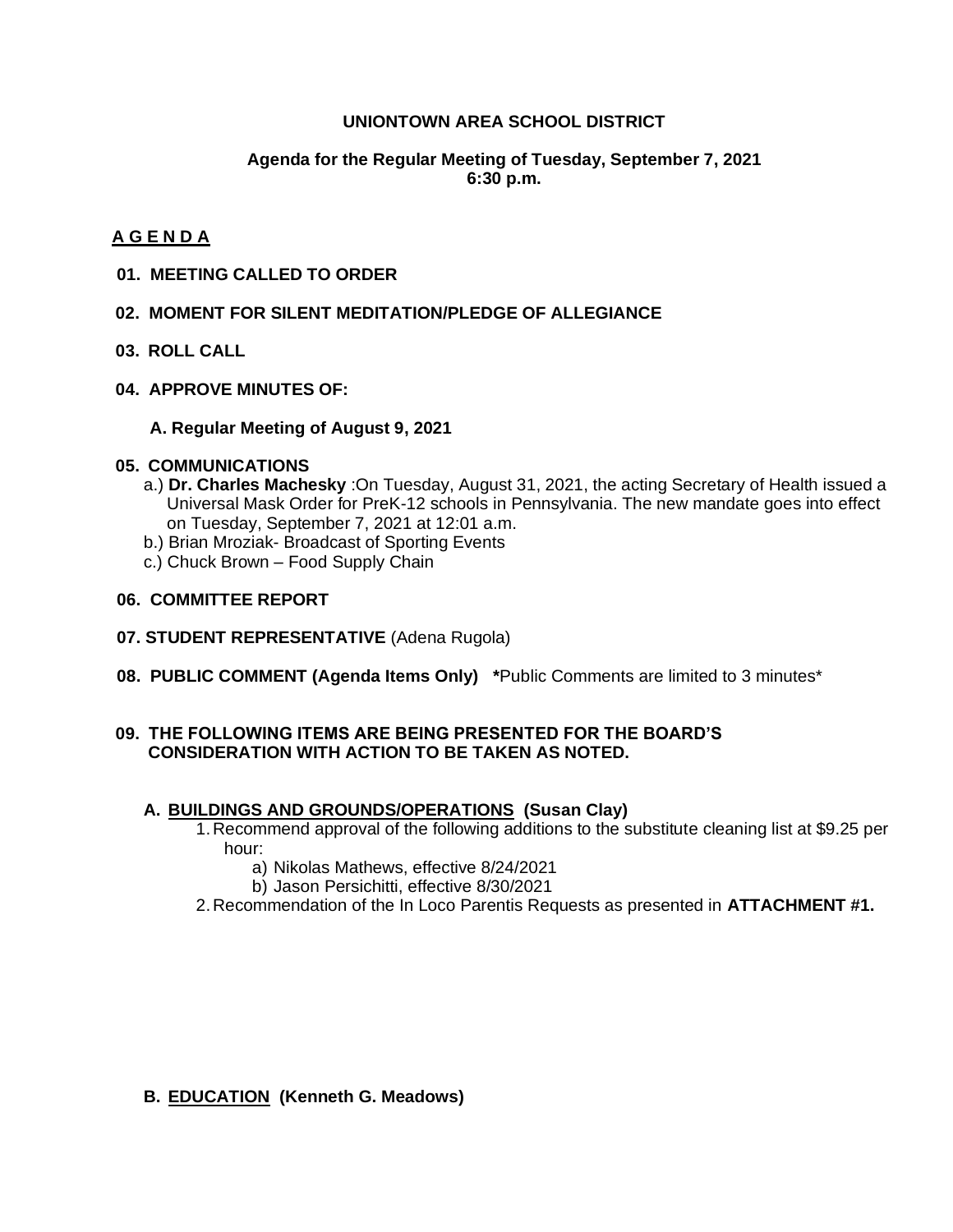- 1. Recommend approval of the Memorandum of Understanding between U.A.S.D. and the Intermediate Unit 1 2021-2022 Title III Consortium as presented in **ATTACHMENT # 2.**
- 2. Recommend approval to dispose of Calculus books at U.H.S. (Calculus  $7<sup>th</sup>$  Edition by Larson, Hostetler, and Edwards, copyright 2002) as recommended by Curriculum Coordinator, Ms. Harris.
- 3. Recommend approval of the Memorandum of Understanding between U.A.S.D. and The U.A.E.A in regard to Uniontown Area Cyber Academy as presented in **ATTACHMENT # 3.**
- 4. Recommend approval of the Memorandum of Understanding between U.A.S.D. and The U.A.E.A. in regard to Pre-K Classification as presented in **ATTACHMENT # 4.**
- 5. Recommend approval of the Memorandum of Understanding between U.A.S.D. and The U.A.E.A in regard to Distance Learning due to Health & Safety Plans and/or inclement weather as presented in **ATTACHMENT # 5.**
- 6. Recommend approval to utilize Edgenuity as a virtual instruction provider for the Uniontown Area Cyber Academy.
- 7. Recommend approval for the following individuals to serve as teacher of record for Edgenuity Virtual Learning per the terms and conditions set forth by the U.A.E.A.:
	- a) Carla Lowden
	- b) Tammy Marzano
	- c) Dina Kriebel
	- d) Monica Denny
	- e) Matt Pavlovich
	- f) Ed Yauger
	- g) Pat Lion
	- h) Shelly Kostik
	- i) Tricia CArbonara
	- j) Rachel Caruso
	- k) Scott Knee
	- l) Harry Kaufman
	- m) Doug Zajac
	- n) Gina Hough
	- o) Marissa Grimm
- 8. Recommend approval for the following individuals to serve as a mentor for Edgenutiy Virtual Learning Program per the terms and conditions set forth by the U.A.E.A.
	- a) Dr. Swartz
	- b) Angie Pitta
	- c) Michael Guappone
	- d) Amanda Frider
	- e) Tamara Guerrieri
	- f) Marissa Grimm
	- g) Jessica Show
	- h) Sara Partridge

**C. FINANCE (William Rittenhouse, Jr.)**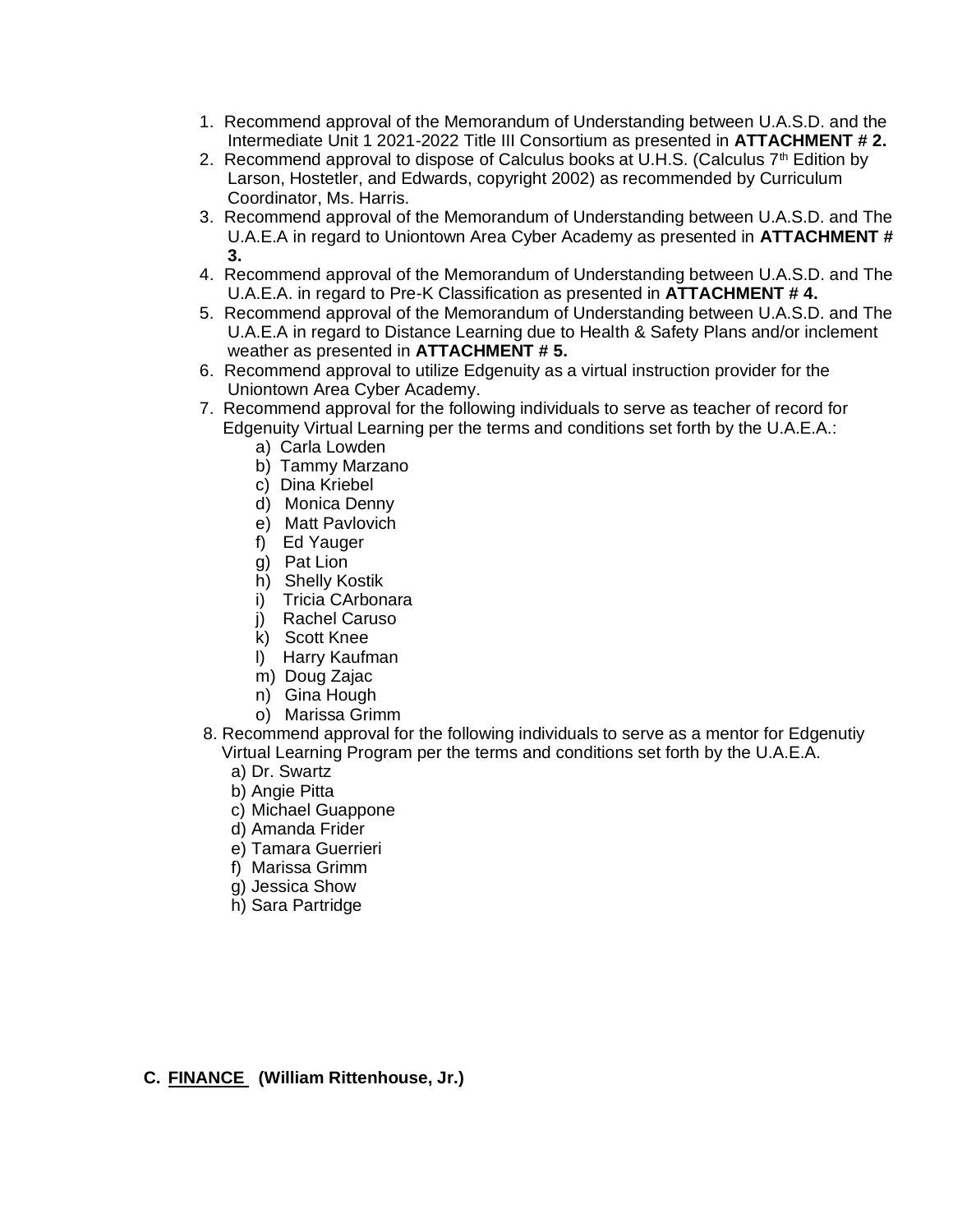- 1. Recommend approval for permission to complete the application process and supply supporting documentation to join the Allegheny County School Health Insurance Consortium as presented in **ATTACHMENT # 6.**
- 2. Recommend approval for U.A.S.D. to enter into group insurance contracts for the provision of health insurance with the Allegheny County School Health Insurance consortium thus leaving the Intermediate Unit 1 Health Insurance Consortium Trust as presented on the resolution in **ATTACHMENT # 7.**
- 3. Recommend approval of a Memorandum of Understanding between U.A.S.D. and The U.A.E.A. in regard to Insurance Protection as outlined in **ATTACHMENT # 8.**
- 4. Recommend approval of the contract between U.A.S.D. and Highlands Hospital Center for Autism as presented in **ATTACHMENT # 9.**
- 5. Recommend approval of the additions to 2021 Per Capita as presented in **ATTACHMENT # 10.**
- 6. Recommend approval of the issuance of a Tax and Revenue Anticipation Draw-Down Note Resolution, series 2021-2022, as presented in **ATTACHMENT # 11.**
- 7. Recommend approval to award personal days for paraprofessionals based on longevity as follows: 1 personal day will be awarded for every 5 years employed by U.A.S.D.
- 8. Recommend approval of the following financial statements for July, 2021.
	- a) General Fund Treasurer's Report
	- b) Budget and Revenue Report
- 9. Recommend approval of payroll for August 2021.
- 10. Recommend approval for the payment of the following bills, authorizing and directing officers of the board to issue vouchers for same.

| (a) General Fund  |  |
|-------------------|--|
|                   |  |
|                   |  |
|                   |  |
| (c) Federal Funds |  |
|                   |  |

## **D. PERSONELL (Pam Neill)**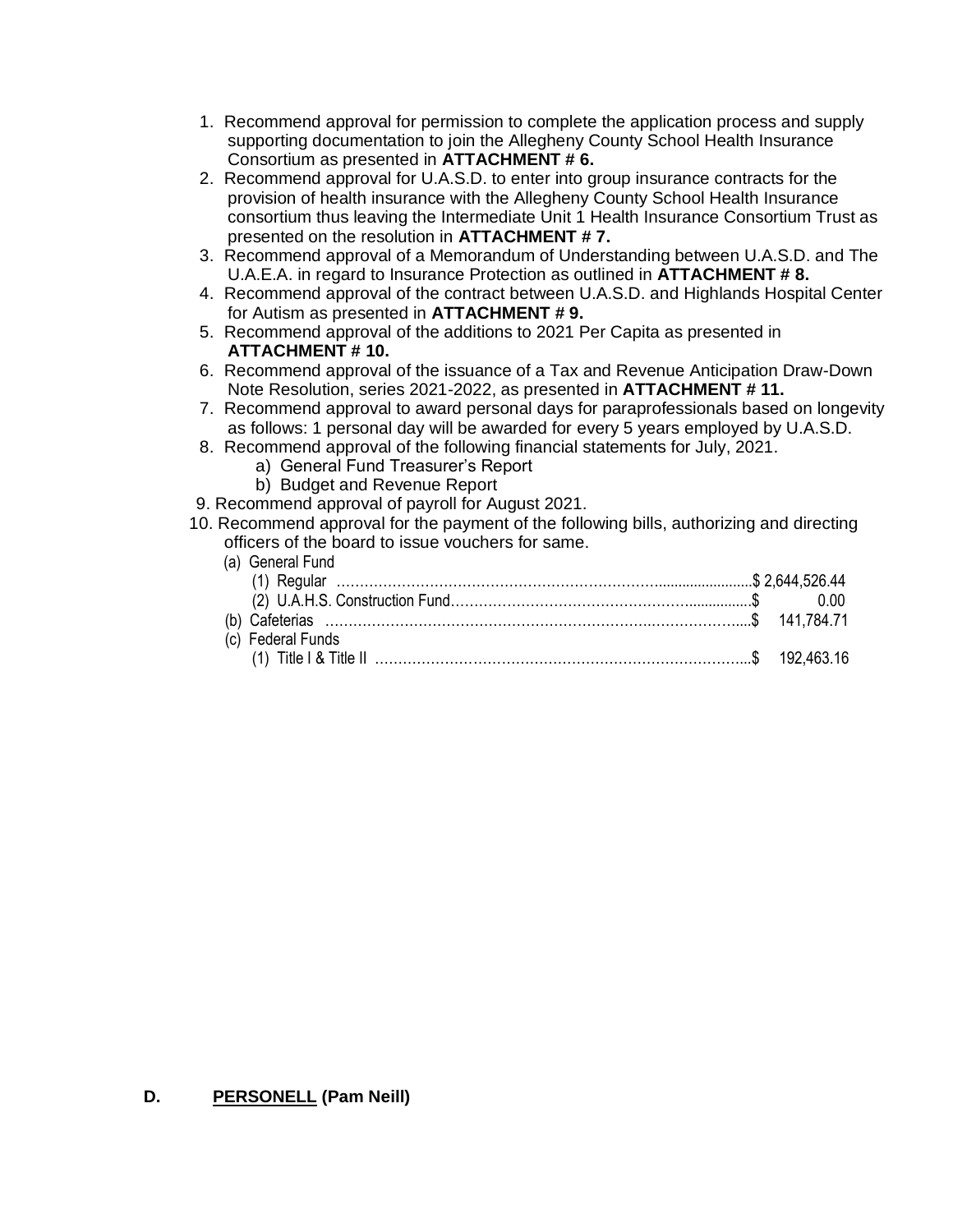- 1. Recommend approval to accept the resignation, due to retirement, of Pamela Kashery as a teacher at A.J., Marclay & Wharton effective October 4, 2021. (17 years of service)
- 2. Recommend approval of the resignation of Cathy Hager as Math Team Coach, effective 9/2/2021.
- 3. Recommend approval of the employment of Niklyn Brant as a substitute cafeteria employee effective 8/19/2021 at \$9.25 per hour.
- 4. Recommend approval of a Sabbatical Leave due to Restoration of Health for employee 100652 for the 2021-2022 school term.
- 5. Recommend approval of a Sabbatical Leave due to Restoration of Health for employee 100750 for the first semester of the 2021-2022 school term.
- 6. Recommend approval to hire the following individuals as substitute teachers at \$110 per day contingent upon proper receipt of clearances and certification:
	- a) Sarah Curry
	- b) Julie Johnson
	- c) Sarah Rogers
- 7. Recommend approval to hire the following individuals as paraprofessionals at \$13.50 per hour as indicated below:
	- a) Karen Anderson
	- b) Nancy Olmos
- 8. Recommend approval to hire Casey Davis as School Counselor (District Wide) Current Assignment Menallen/Marclay Elementary Schools and A.J. Middle School on Step 1 per the terms and conditions set forth by the U.A.E.A. contingent upon proper receipt of certification.
- 9. Recommend approval of an intermittent FMLA leave for employee 100599.
- 10.Recommend approval to accept the resignation of the following substitute teachers:
	- a) Dana Deal
	- b) Chad Davison
	- c) Jessy Madison
	- d) Sarah Mattis
	- e) Ashley Selva

# **E. POLICY/PROCEDURE (Dorothy J. Grahek)**

# **F. STUDENT ACTIVITIES (Don Rugola)**

- 1. Recommend approval for Tim Nehls and Josh White to serve as voluntary coaches for the Girls' Middle School Softball Team.
- 2. Recommend approval for Tim Tartar to serve as an Assistant Football Coach at U.H.S. per the terms and conditions set forth by the U.A.E.A. as recommended by Head Coach, Keith Jeffries.

# **G. SAFETY/SECURITY (John Holt)**

1. Recommend approval to hire Bobbie Olesh as a security officer assigned to Marclay Elementary at \$14.16 per hour.

# **H**. **TECHNOLOGY (William Rittenhouse, Jr.)**

**I. TRANSPORTATION (Jon Tanner)**